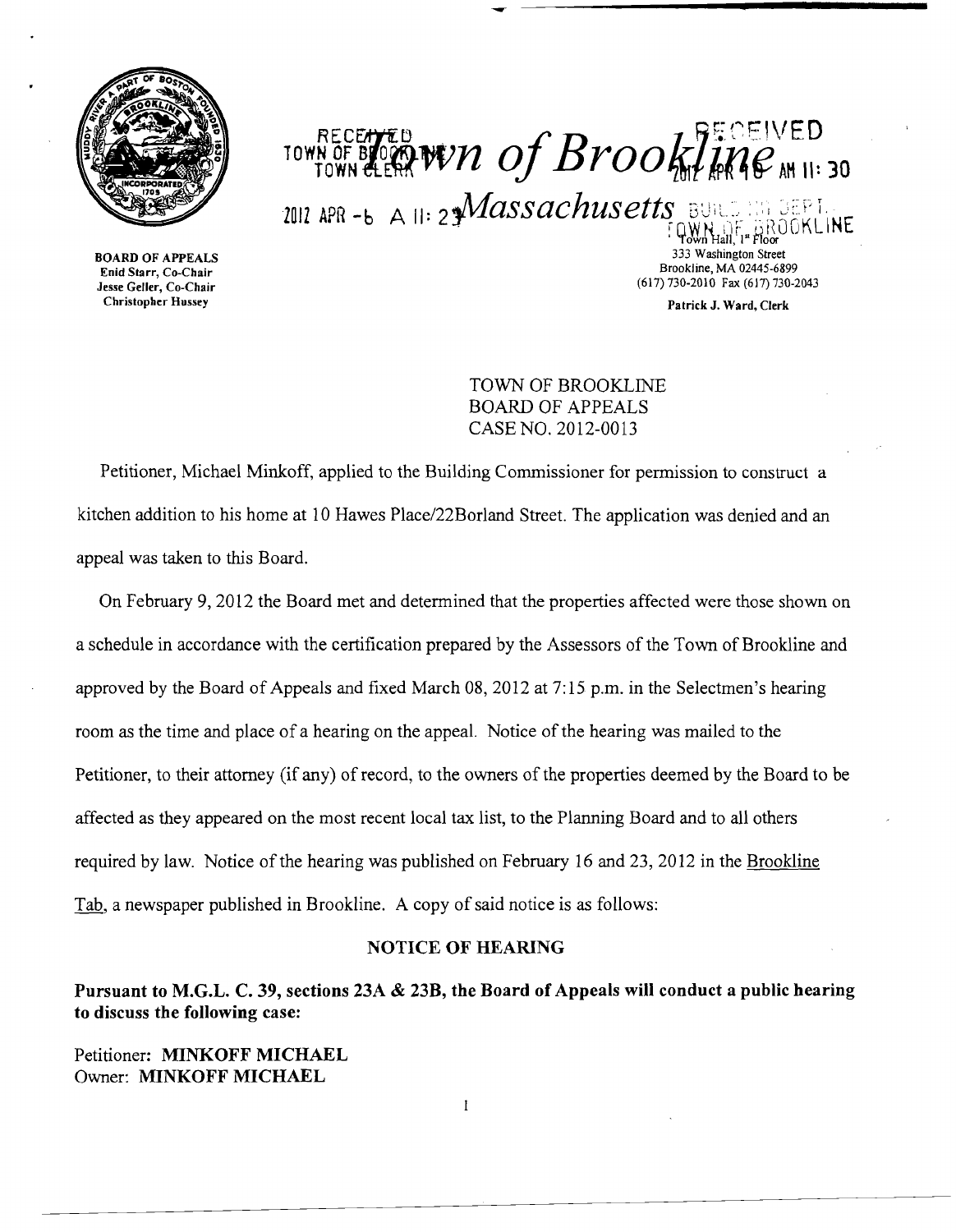Location of Premises: 10 HAWES PL/22 BORLAND STREET Date of Hearing: March 08, 2012 Time of Hearing: 7:15 p.m. Place of Hearing: Selectmen's Hearing Room, 6<sup>th</sup> Floor

A public hearing will be held for a variance and/or special pennit to:

- 1. 5.09.j&k; Design Review, special permit required.
- 2. 5.22.3.3.b.l; Exceptions to Maximum Gross Floor Area (FAR) Regulations for Residential Units, variance Required.
- 3. 5.22.3.c; Exceptions to Maximum Gross Floor Area (FAR) Regulations for Residential Units, variance required.
- 4. 8.02.2; Alteration or Extension; special permit required

Of the Zoning By-Law to construct an addition to their home at 10 HAWES *PLACE/22* BORLAND STREET.

Said premise located in a S-10 (single-family) residential district.

*Hearings, once opened, may be continued by the Chair to a date and time certain. No further notice will be mailed to abutters or advertised in the TAB. Questions regarding whether a hearing has been*  continued, or the date and time of any hearing may be directed to the Zoning Administrator at 617-734-*2134 or check meeting calendar at:http://calendars.town.brookline.ma.usIMasterTownCalandarl?FormID= 158.* 

The Town of Brookline does not discriminate on the basis of disability in admission to, access to, or *operations ofits programs, services or activities. Individuals who need auxiliary aidsfor effective*  communication in programs and services of the Town of Brookline are invited to make their needs *known to the ADA Coordinator, Stephen Bressler, Town ofBrookline,* 11 *Pierce Street, Brookline, MA 02445. Telephone:* (617) *730-2330; TDD* (617) *730-2327.* 

## Enid Starr Jesse Geller Christopher Hussey

At the time and place specified in the notice, this Board held a public hearing. Present at the

hearing was Chairman, Enid Starr, and Board Members, Christopher Hussey and Jonathan Book. The

case was presented by the attorney for the petitioner, Robert L. Allen Jr., 300 Washington Street,

Brookline, MA.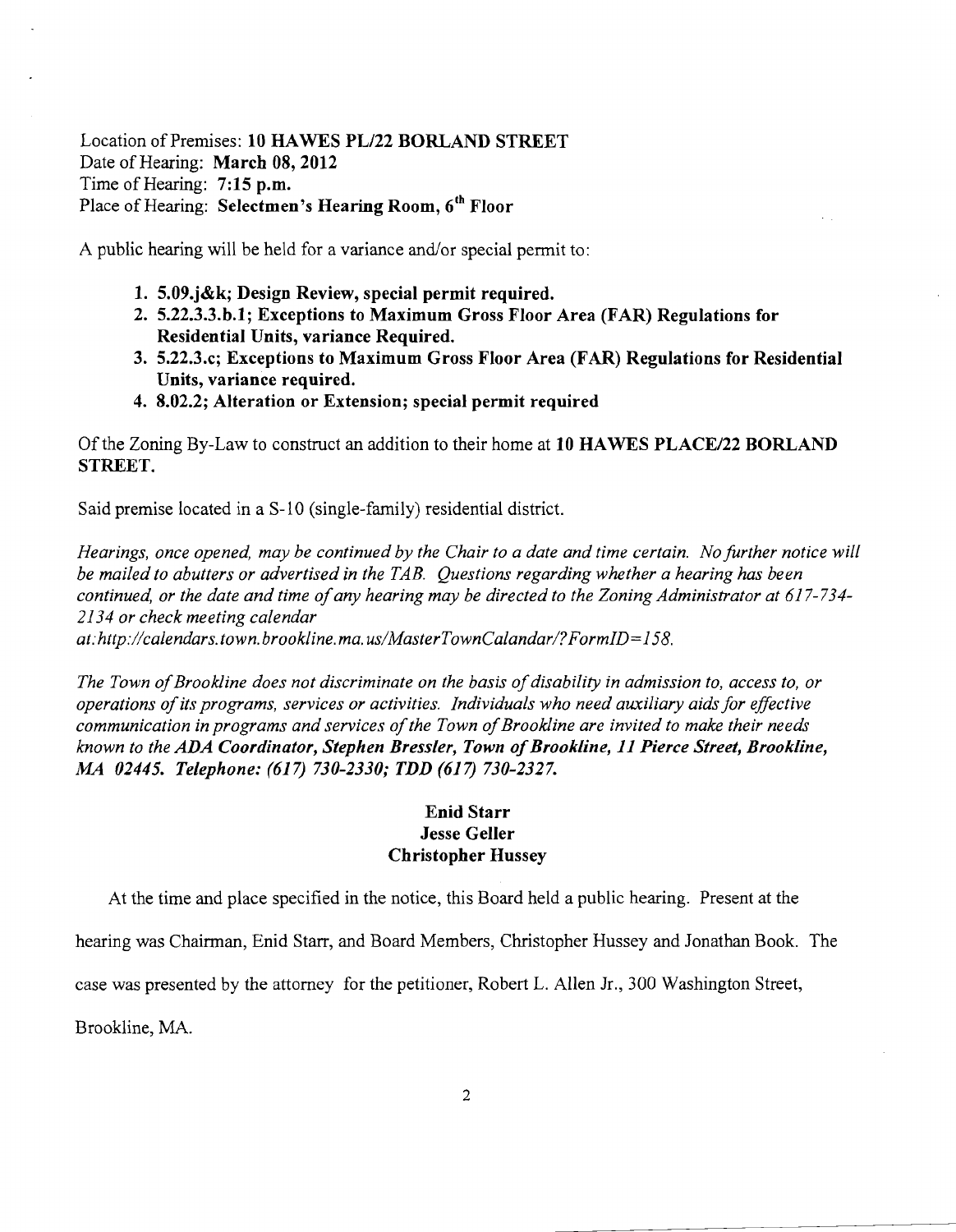Attorney Allen introduced the applicants, Michael Minkoff and his wife Dr. Melanie Maytin, as owners of 22 Borland Street. He reminded the Board that at the November 3, 2011 Board of Appeals meeting, the Board reviewed a proposal for 22 Borland Street/10 Hawes Place, BOA case #2011-0032, to allow for the construction of a kitchen addition and two-car garage within the front yard setback. The Board of Appeals granted relief to allow for the construction of the garage and an underground connector to the home. However, the Board did not feel the applicant had presented sufficient grounds to support the granting of a variance under Section 5.20 – Floor Area Ratio - and denied the relief required to construct the kitchen addition without prejudice allowing the applicant to seek legal advice.

Attorney Allen continued that in 1990 this Board granted a special permit to construct a 160 sf kitchen addition as it did not exceeded the 150%. Currently the Town counts FAR differently. The applicant was handed a copy of the 1990 decision when he purchased the home in June 1994, assuming that he would build out he kitchen once he started a family. Unfortunately the time period had lapsed. Currently, the Applicants are parents of four month old twins and the need for something more than just a galley kitchen is obvious. The history of the house is such that the kitchen was previously located in the basement and when one was constructed upstairs, it was built as a 90 s.f. galley kitchen. The current proposal is to construct a modest 140 sq. ft. kitchen addition, which was cited for 5.09 design review; Sec 5.22 requires a variance for FAR; and of course 8.02.2.

Relative to Section 5.09 (j), Design Review, Attorney Allen suggested there are only three elements of that Section that apply, namely: Landscape Preservation; Relation of Building to Environment and Open Space. Attorney Allen suggested that no landscaping is to be removed; the architecture of the addition complements the Georgian style of the house and the usable open space remains the same.

3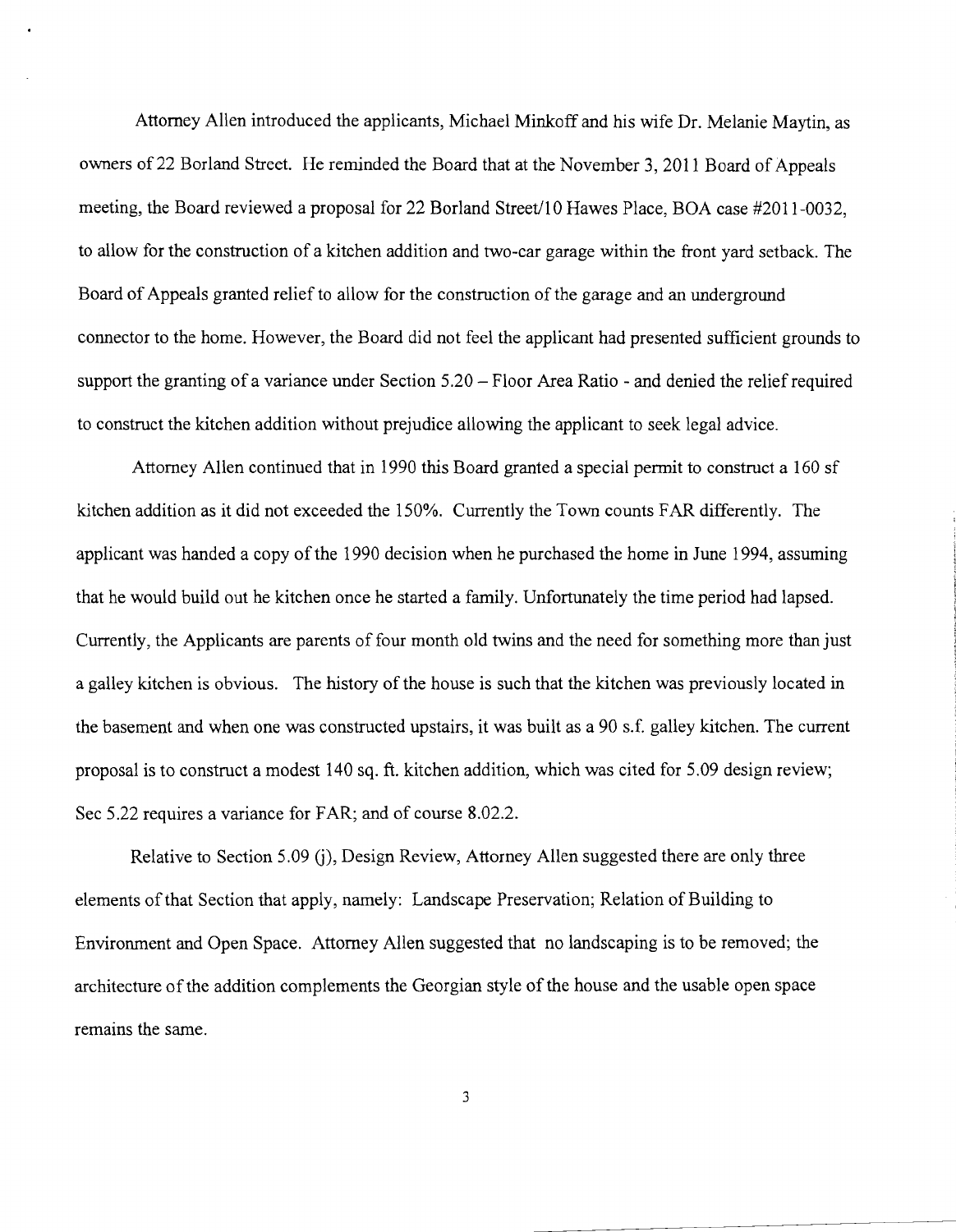Relative to Section 5.22 (FAR), Attorney Allen explained that 22 Borland is a very unique structure. It is a 2<sup>1/2</sup> story large brick single family house located at the corner of Borland Road and Hawes Place, one lot south of Beacon Street. This is the only house fronting on Hawes Place which is a 15 ft.-wide alley shared by other abutters and serves as access to a three car parking area for this lot. The house is on the dividing line between two neighborhoods – single family residences on the uphill side and a relatively new, high rise apartment house on the downhill, or Beacon Street side. The house is very long but extremely narrow, unlike any other house in the zoning district. Further, the topography is such that there really is no other location on the property to construct an addition.· The rear drops off significantly toward Beacon Street, and the property is already non-confirming in the rear; and the front has similar issues. The only place to add on is on the side yard which is being proposed. Further, there is no space within the house to add to the kitchen, due to the existing fire places, the formal dining room and load bearing wall. This proposal is the least intrusive to the look, style and layout of the house and maintains the interior symmetry that currently exists. This hardship is directly related to the above mentioned uniqueness of the structure,

Finally, Attorney Allen suggested that this addition would not be a detriment to the neighborhood as it will not be visible form a public way, all neighbors are in support and the fence and landscaping will pretty much make the entire addition disappear.

For these reasons, Attorney Allen suggested that the three prongs necessary to establish a variance have been met as well as the requirements for a special permit under 8.02.

Chairman Starr asked if anyone in the audience was there to speak in favor or in opposition to the application. No one rose.

4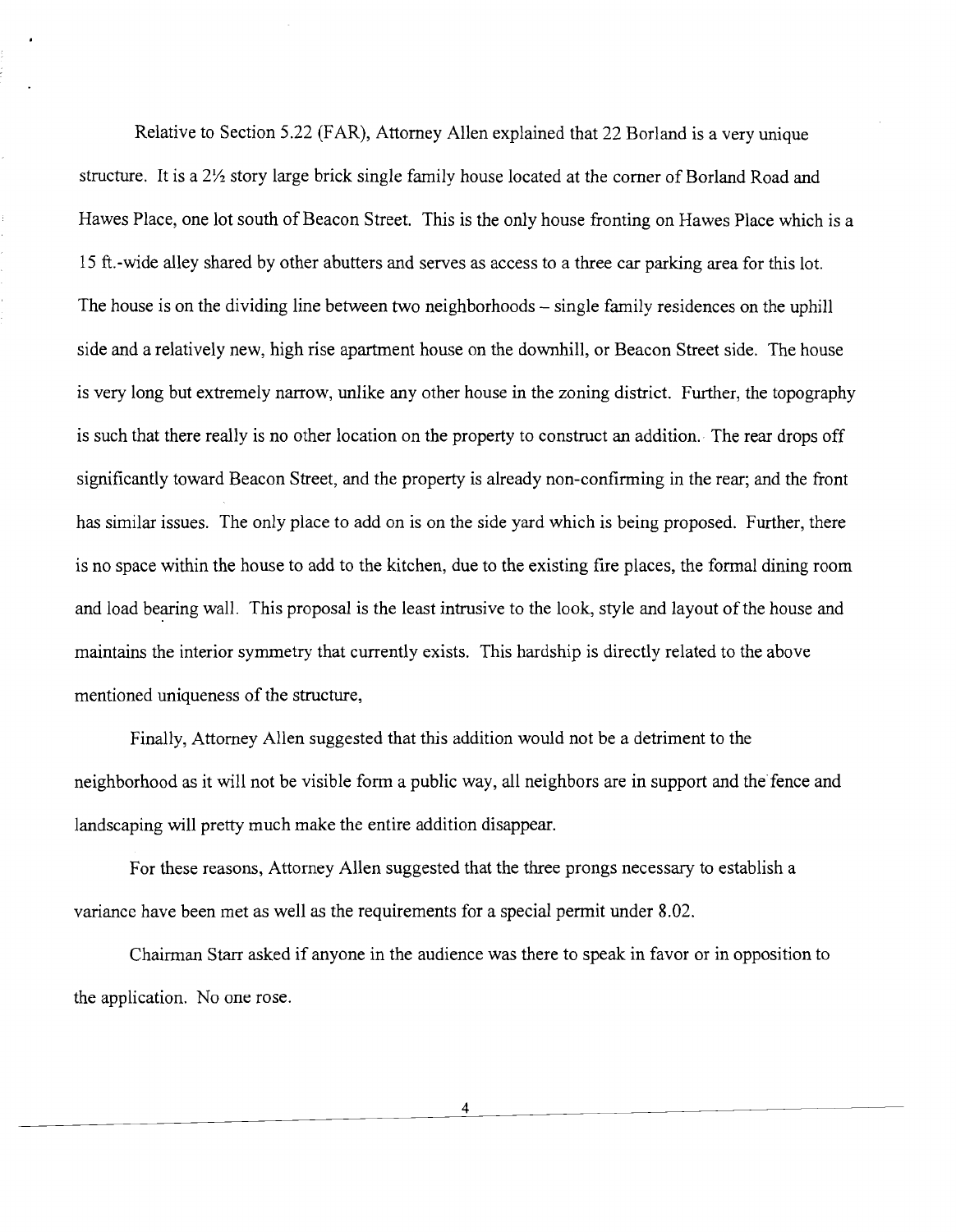Courtney Synowiec, Planner, delivered the findings of the Planning Board.

| Floor Area                                 | <b>Allowed</b> | <b>Existing</b> | Proposed | <b>Finding</b> |
|--------------------------------------------|----------------|-----------------|----------|----------------|
| <b>Floor Area Ratio</b><br>$%$ of allowed) | .30            |                 | 49       | Variance*      |
|                                            | 100%           | 150.8%          | 156%     |                |
| Floor Area (s.f.)                          | 3,585          | 5,422           | 5,582    |                |

| Section 5.22 - Exceptions to F.A.R. Regulations |
|-------------------------------------------------|
|-------------------------------------------------|

\* Under Section S.22.3.c, a special permit may be granted for an increase in floor area up to 350 sq. ft. but not more than 150% of the permitted gross floor area. The applicant's proposal is to add 160 sq. ft. in the kitchen and underground connector addition bringing the total floor area up to 156%, which is over the 150% maximum allowed by special permit.

Ms. Synowiec reported that this matter did not go back before the Planning Board because the proposal was identical to the earlier submission. The Planning Board had previously recommended favorable action for the kitchen and were supportive of this proposal subject to the following conditions:

- 1. Prior to issuance of a building permit, final elevations and floor plans shall be submitted to the Assistant Director for Regulatory Planning for review and approval.
- 2. Prior to issuance of a building permit, a final landscaping plan indicating all plantings and fencing details and materials shall be submitted to the Assistant Director for Regulatory Planning for review and approval.
- 3. Prior to the issuance of a building pennit, the applicant shall submit a construction management plan incorporating the conditions of the [attached] private agreement between the Hawes Place residents, dated 10/20/11, to the extent possible subject to the review and approval of the Building Commissioner.
- 4. Prior to issuance of a building pennit, the applicant shall submit to the Building Commissioner to ensure conformance with the Board of Appeals decision: 1) a final site plan, stamped and signed by a registered engineer or land surveyor; 2) final floor plans and elevations, stamped and signed by a registered architect; and 3) evidence the Board of Appeals decision has been recorded at the Registry of Deeds.

The Chairman then called upon Michael Shepard, Building Commissioner, to deliver the comments of

the Building Department. Mr. Shepard stated that the additions appeared well-designed and noted that,

in his opinion, was relatively small in relation to the size of the home. Mr. Shepard agreed that this was

a unique structure and stated that the Building Department was supportive of the requested relief.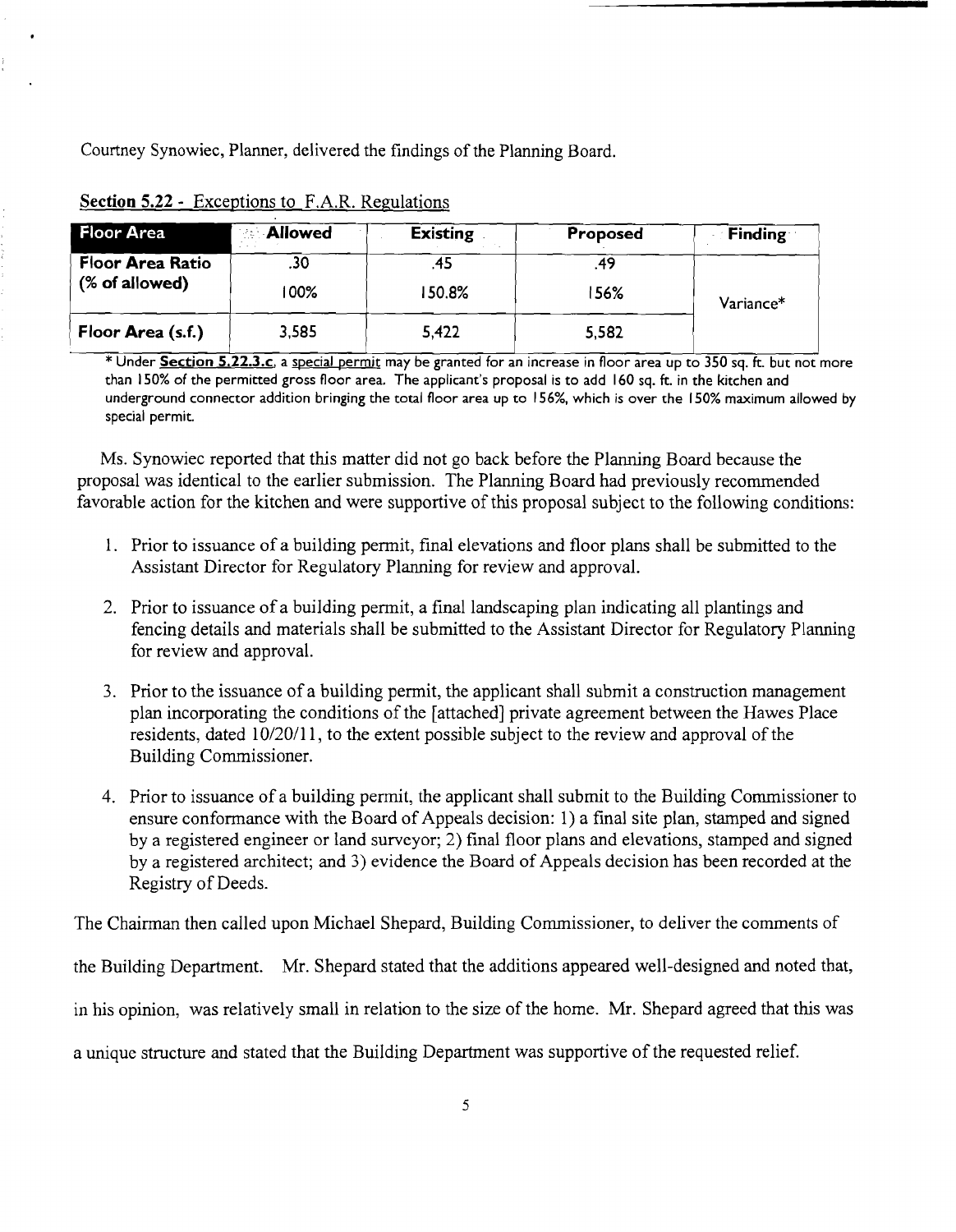During deliberations, Board Member Book questioned the financial feasibility of expanding the kitchen within the existing structure. The Applicant, who is a developer, explained the difficulty in doing so with the current fireplaces, load bearing walls and all the necessary plumbing that would be required. Further, he informed the Board that while this area of the house was not very formal, the adjacent rooms were all original condition with grand molding and woodwork so it would be detrimental to the historic value of the home to do so. Board member Book suggested that this barely made the variance argument but he did feel that this is a unique structure due to its narrowness and felt that it would be a hardship to try to expand the within the existing house. Board member Hussey read a prepared statement stating, in summary, that he felt there was a hardship trying to make a house built in the early nineteen hundreds, conform to current lifestyles. The house was obviously constructed with no kitchen on'the main floor, and built at a time when servants lived within these homes. Currently, the kitchen is the centerpiece of many homes. Thus, Board member Hussey felt that the conditions of a variance have been met. Chairman Starr concurred with her colleagues that the uniqueness of the structure created a hardship and that the proposal would not be detrimental to the neighborhood and concluded that the petitioner has satisfied the requirements necessary for a variance and for relief under **Section 5.22** to waive the dimensional requirements of the Zoning By-Law. Also the requirements of **Section 8.02.2, and 9.05** of the Zoning By-Law were satisfied, and the Board made the following specific findings pursuant to **Section 9.05** of the Zoning By-Law:

- a. The specific site is an appropriate location for such a use, structure, or condition.
- b. The use as developed will not adversely affect the neighborhood.
- c. There will be no nuisance or serious hazard to vehicles or pedestrians.
- d. Adequate and appropriate facilities will be provided for the proper operation of the proposed use.

6